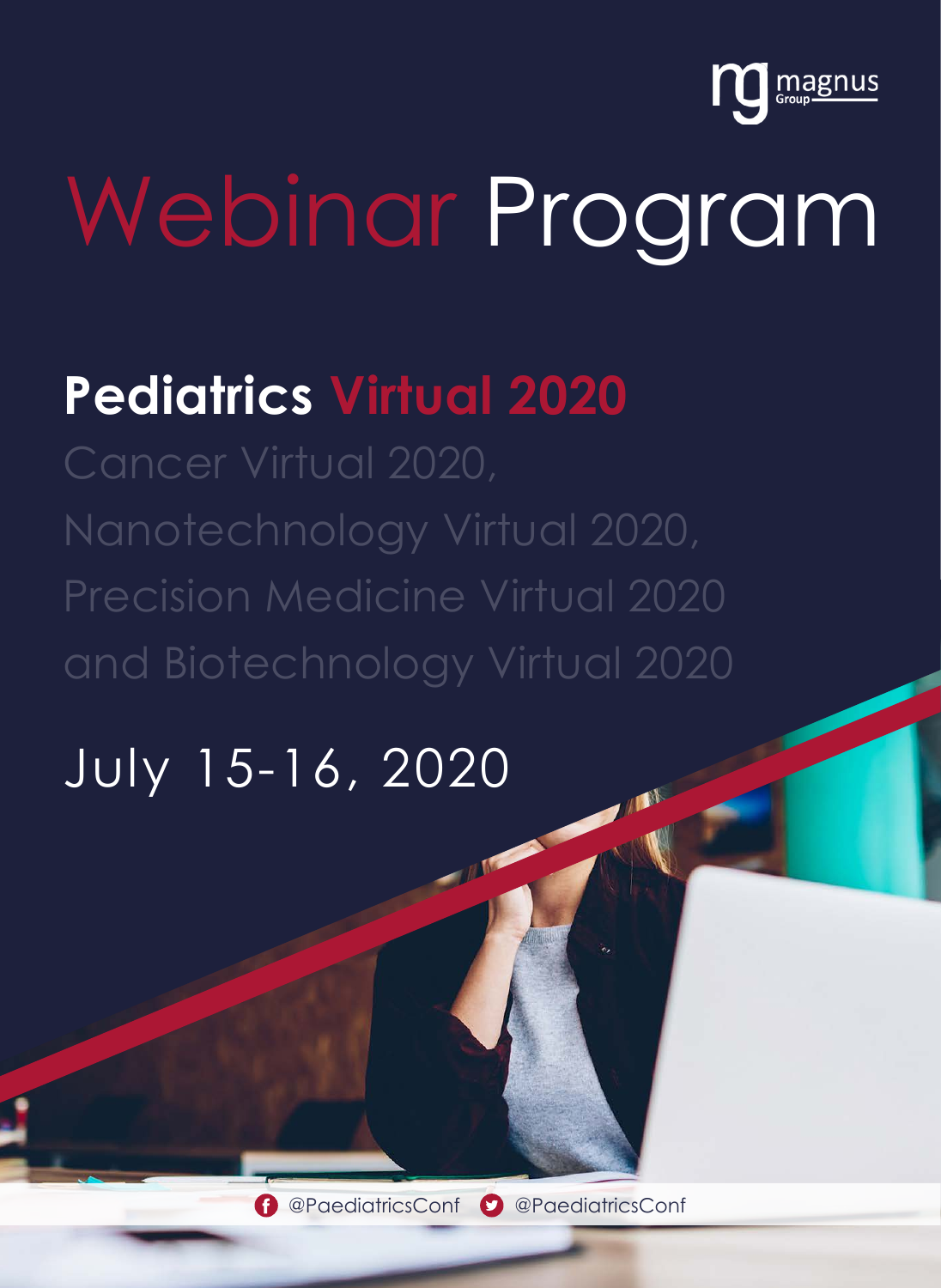## **July 15, 2020**

 $\blacksquare$ 

 $\blacksquare$ 

12:00-12:10 Introduction

**Day 01**

## **Keynote Presentations**

| Webinar<br><b>Time Zone</b> | <b>Speakers</b><br><b>Time Zone</b> |                                                                                                                                                                                                                            |
|-----------------------------|-------------------------------------|----------------------------------------------------------------------------------------------------------------------------------------------------------------------------------------------------------------------------|
| 12:10-12:40                 | 14:10-14:40                         | Title: Precision Medicine using whole genome sequencing                                                                                                                                                                    |
|                             |                                     | <b>Claudio Alberti, GenomSys, Switzerland</b>                                                                                                                                                                              |
| 12:40-13:10                 | 08:40-09:10                         | Title: Pharmacologic management of bronchopulmonary<br>dysplasia: Equipoise in the era of evidence                                                                                                                         |
|                             |                                     | Steven M. Donn, University of Michigan, USA                                                                                                                                                                                |
| 13:10-13:40                 | 16:10-16:40                         | Title: Personalized and Precision Medicine as a unique<br>healthcare model to be set up via Genomics-based<br>innovations, big data resources and translational applications<br>to secure the human wellness and biosafety |
|                             |                                     | <b>Sergey Suchkov, Sechenov University, Russia</b>                                                                                                                                                                         |
| $13:40-14:10$               | 08:40-09:10                         | Title: Precision nanomedicine for treating blindness and restoring<br>vision                                                                                                                                               |
|                             |                                     | Rajiv R. Mohan, University of Missouri, USA                                                                                                                                                                                |
| 14:10-14:40                 | 16:10-16:40                         | Title: Unusal cause of small bowel obstructions in infants: A<br>warning letter to parents                                                                                                                                 |
|                             |                                     | <b>Gamal Al-Saied, Al-Azhar University, Egypt</b>                                                                                                                                                                          |
| 14:40-15:10                 | 17:40-18:10                         | Title: Importance of mtDNA mutations in patients with leigh<br>syndrome                                                                                                                                                    |
|                             |                                     | <b>Emine Begum Gencer-Oncul, Ankara University, Turkey</b>                                                                                                                                                                 |
| П                           |                                     | <b>Oral Presentations</b>                                                                                                                                                                                                  |
|                             |                                     | Sessions on: Cancer Science   Precision Medicine   Pediatrics                                                                                                                                                              |
| 15:10-15:30                 | 11:10-11:30                         | Title: Design of turn off/on fluorescent probes for imaging<br>carbonylation in cancer                                                                                                                                     |
|                             |                                     | Ozlem Dilek, University of the District of Columbia, USA                                                                                                                                                                   |
| 15:30-15:50                 | 18:30-18:50                         | Title: Bridge-building between chromosomes: Preventing<br>chromatin breakage in cytokinesis                                                                                                                                |
|                             |                                     | <b>George Zachos, University of Crete, Greece</b>                                                                                                                                                                          |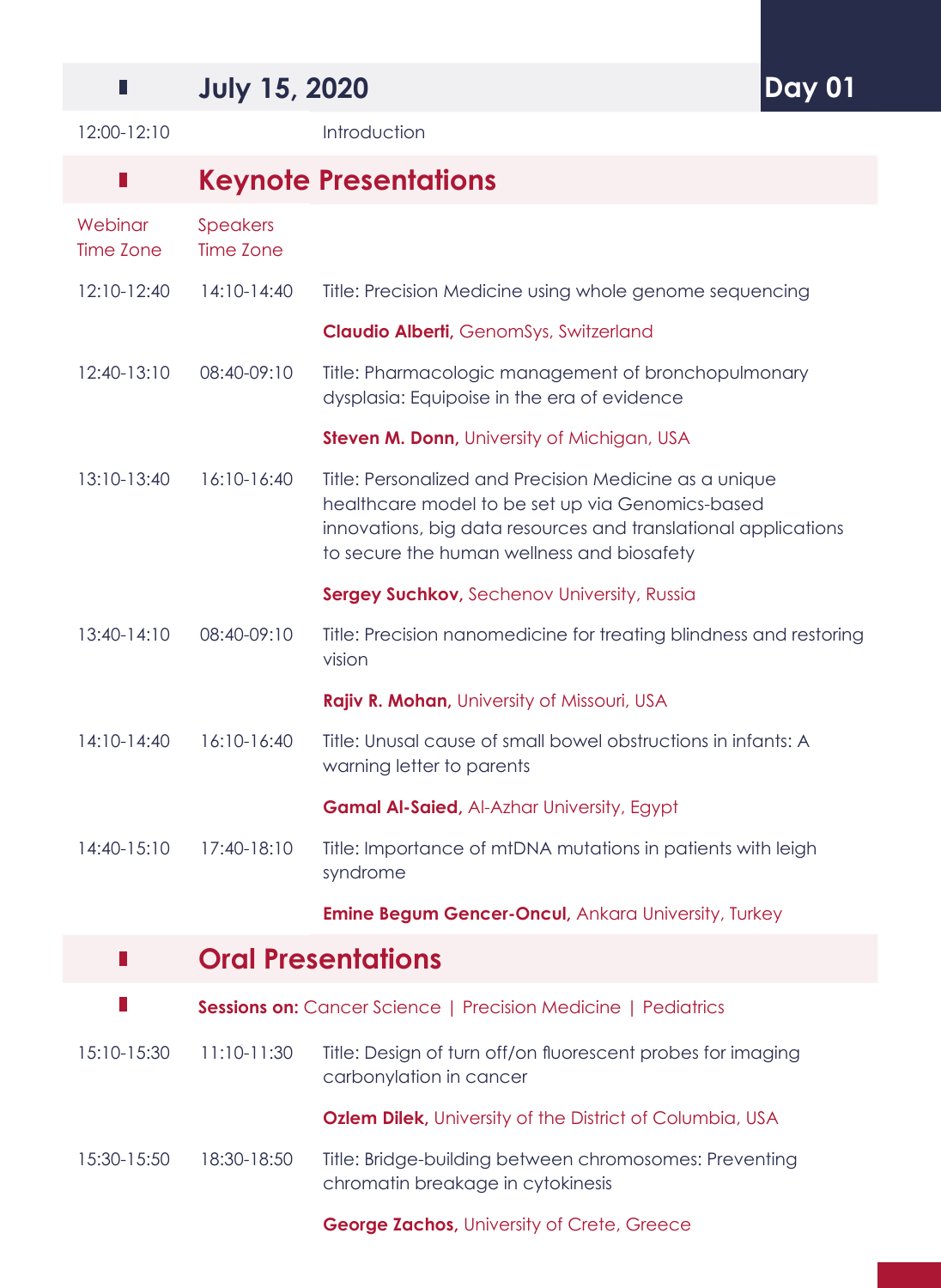| 15:50-16:10 | 00:50-01:10 | Title: Nuclear inverse polarity papillary lesion without<br>myoepithelial cells in the breast                                           |
|-------------|-------------|-----------------------------------------------------------------------------------------------------------------------------------------|
|             |             | Shinya Tajima, St. Marianna University School of Medicine,<br>Japan                                                                     |
| 16:10-16:30 | 00:10-00:30 | Title: Lung ultrasound completely replacing of chest X-ray to<br>diagnose neonatal pulmonary diseases: The feasibility and<br>necessity |
|             |             | <b>Jing Liu, Beijing Chaoyang District Maternal and Child</b><br>Healthcare Hospital, China                                             |
| 16:30-16:50 | 22:00-22:20 | Title: Multi-Analyte guided treatment in personalized therapy of<br>advanced cancers                                                    |
|             |             | Sewanti Limaye, Kokilaben Dhirubhai Ambani Hospital and<br>Medical Research Institute, India                                            |
| 16:50-17:10 | 00:50-01:10 | Title: Snoring sound features are associated with carotid artery<br>status in patients with obstructive sleep apnea                     |
|             |             | Hai-Hua Chuang, Linkou Chang-Gung Memorial Hospital,<br>Taiwan                                                                          |
| 17:10-17:30 | 22:40-23:00 | Title: Pediatric asthma: "Sunshine Vitamin" as an adjuvant<br>therapy??                                                                 |
|             |             | Fehmida Najmuddin, D Y Patil Medical College, Hospital &<br>Research Centre, India                                                      |
| 17:30-17:50 | 19:30-19:50 | Title: Cancer and host immunity (microbiome)                                                                                            |
|             |             | Ivana Haluskova, French Immunology Society, France                                                                                      |
| 17:50-18:10 | 19:50-20:10 | Title: Sunitinib in desmoid tumors                                                                                                      |
|             |             | <b>Miano Salvatora Tindara</b> , University of Florence, Italy                                                                          |
| 18:10-18:30 | 13:10-13:30 | Title: Large-scale Epigenome-wide Human shRNA screen<br>identifies candidates that confer resistance to BRAF inhibitors                 |
|             |             | Romi Gupta, The University of Alabama at Birmingham, USA                                                                                |
| 18:30-18:50 | 14:30-14:50 | Title: T-DM1 Resistance and HER2 Heterogenicity                                                                                         |
|             |             | Wen Jin Wu, Food and Drug Administration (FDA), USA                                                                                     |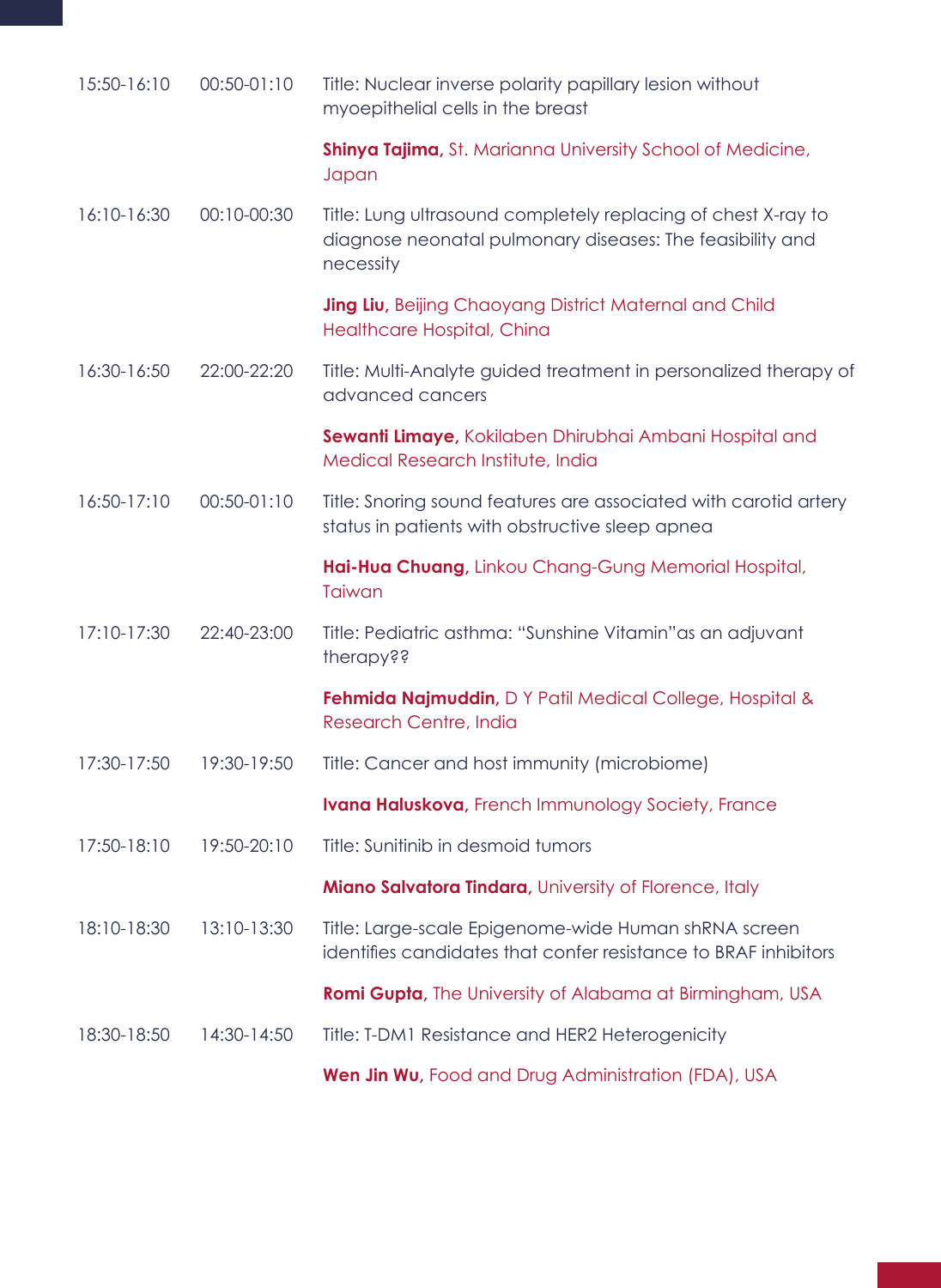| 18:50-19:10 | 20:50-21:10 | Title: Impact of immunotherapy treatments for enhancing of<br>(HCC) burden at low middle income countries                                                                  |
|-------------|-------------|----------------------------------------------------------------------------------------------------------------------------------------------------------------------------|
|             |             | Abdalla Abotaleb, World Health Organization, Egypt                                                                                                                         |
| 19:10-19:30 |             | <b>Break</b>                                                                                                                                                               |
| 19:30-19:50 | 11:30-11:50 | Title: The artificial intelligence-assisted cytology diagnostic<br>system in large-scale cervical cancer screening: A<br>populationbased cohort study of 0.7 million women |
|             |             | <b>Bojana Turic</b> , Landing Medical High Tech Co, China                                                                                                                  |
| 19:50-20:10 | 15:50-16:10 | Title: New technologies of directional microphones for hearing<br>aids                                                                                                     |
|             |             | Xubao Zhang, Sonova Unitron, Canada                                                                                                                                        |
| 20:10-20:30 | 16:10-16:30 | Title: Methylating Agents as Rescue Adjunct Therapy to<br>Chemotherapeutic Alkylating Medications for Improved<br>Outcomes in Chronic Lymphocytic Leukemia: A case study   |
|             |             | <b>Bruce K Kowiatek, Blue Ridge Community and Technical</b><br>College, USA                                                                                                |
| 20:30-20:50 | 23:30-23:50 | Title: Patient-Centered Care: A model to healthcare quality                                                                                                                |
|             |             | Rasmeh Al Huneiti, Ministry of Public Health, Qatar                                                                                                                        |
| 20:50-21:10 | 16:50-17:10 | Title: Modeling disorders in animal models of different genetic<br>backgrounds to accelerate precision medicine                                                            |
|             |             | Andres D. Klein, Clínica Alemana Universidad del Desarrollo,<br>Chile                                                                                                      |
| 21:10-21:30 | 17:10-17:30 | Title: Radioiodiodine- First and gold standard of targeted<br>precision oncology                                                                                           |
|             |             | <b>Barbara Hertz, M.Ed, USA</b>                                                                                                                                            |

#### **Poster Presentations**  $\blacksquare$

PP001 Title: Mouthlab optimized for rapid health assessment of COPD and other respiratory conditions among children during COVID-19 pandemic

**Sathya Elumalai,** Aidar Health, USA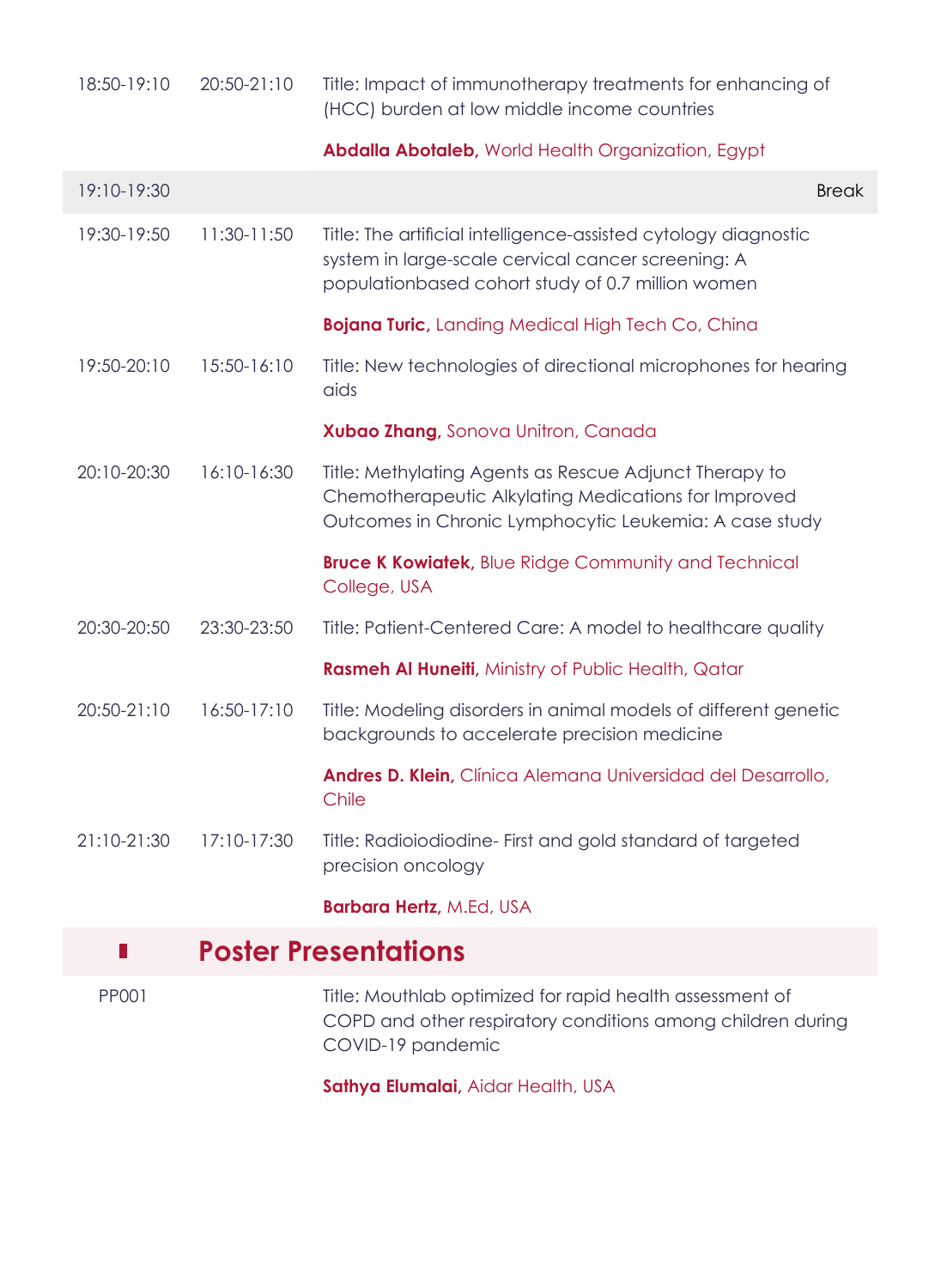| PP002        | Title: Protocol implementation of targeted CMV testing for<br>newborns - A quality improvement (QI) initiative in an urban<br>municipal hospital |
|--------------|--------------------------------------------------------------------------------------------------------------------------------------------------|
|              | <b>Sandeep Jhajra, Pt Bhagwat Dayal Sharma Postgraduate</b><br>Institute Of Medical Sciences, India                                              |
| PP003        | Title: The Intestinal permeability as a possible cause in promoting<br>of the autism                                                             |
|              | <b>Marta Limodio, ASST Frosinone, Italy</b>                                                                                                      |
| <b>PP004</b> | Title: Ovarian cancer and perineal talc exposure – An update                                                                                     |
|              | <b>James F. Barter, Women's Health Specialists, USA</b>                                                                                          |
| <b>PP005</b> | Title: Capivasertib potentiates radiotherapy efficacy in oral<br>cancer                                                                          |
|              | <b>Yong Teng, Augusta University, USA</b>                                                                                                        |
|              | <b>END OF DAY 1</b>                                                                                                                              |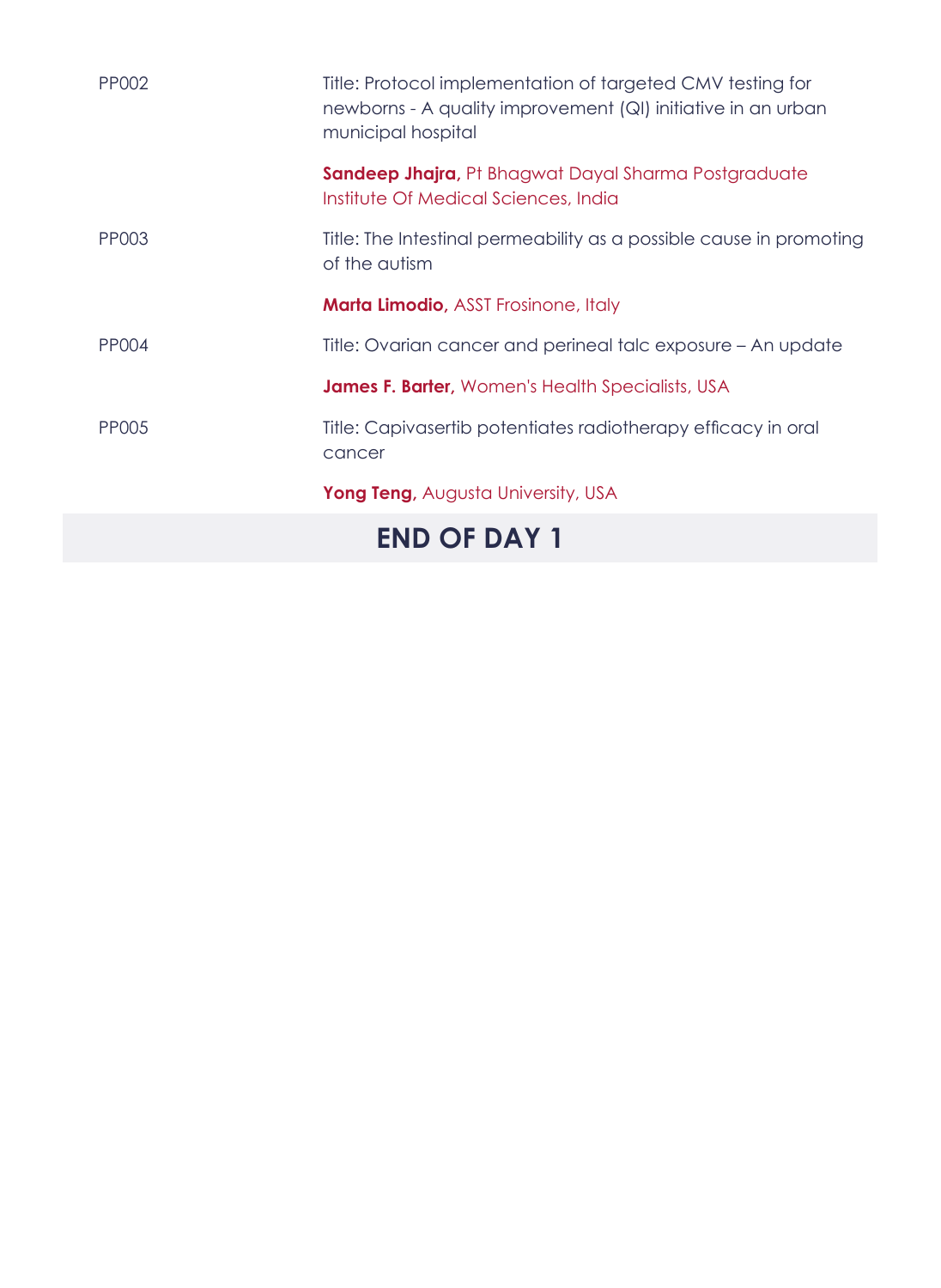#### **July 16, 2020**  $\blacksquare$

# **Day 02**

#### **Keynote Presentations**

| Webinar<br><b>Time Zone</b> | <b>Speakers</b><br><b>Time Zone</b> |                                                                                                                                                          |
|-----------------------------|-------------------------------------|----------------------------------------------------------------------------------------------------------------------------------------------------------|
| 12:00-12:30                 | 15:00-15:30                         | Title: Antibodies (Abs) with functionality (Ab-Proteases) as a new<br>generation of translational tools designed get healthcare model<br><b>Re-Armed</b> |
|                             |                                     | <b>Sergey Suchkov, Sechenov University, Russia</b>                                                                                                       |
| 12:30-13:00                 | 08:30-09:00                         | Title: Exciton-plasmon polariton coupling and hot carrier<br>generation in two-dimensional semiconductors                                                |
|                             |                                     | Ali Ramazani, Massachusetts Institute of Technology (MIT), USA                                                                                           |
|                             |                                     | <b>Oral Presentations</b>                                                                                                                                |
| Ш                           |                                     | <b>Sessions on: Nanotechnology   Biotechnology</b>                                                                                                       |
| 13:00-13:20                 | 09:00-09:20                         | Title: Repolymerization and compatibilization of thermoplastics<br>in post-consumer recycling processes by using Titanate Ester<br>catalysts             |
|                             |                                     | Salvatore J. Monte, Kenrich Petrochemicals, USA                                                                                                          |
| 13:20-13:40                 | 09:20-09:40                         | Title: Plant extracts based nanoparticles, A good perspective in<br>nanomedicine                                                                         |
|                             |                                     | Raymond Jagessar, University of Guyana, South America                                                                                                    |
| 13:40-14:00                 | 10:40-11:00                         | Title: A perspective approach in the production of innovative<br>nanocomposite packaging for food conservation                                           |
|                             |                                     | <b>William Gustavo Sganzerla, University of Campinas, Campinas,</b><br><b>Brazil</b>                                                                     |
| 14:00-14:20                 |                                     | <b>Break</b>                                                                                                                                             |
| 14:20-14:40                 | 09:20-09:40                         | Title: Cacao mucilage exudate as growth medium for<br>production of bacterial cellulose                                                                  |
|                             |                                     | Cristian Blanco-Tirado, Industrial University of Santander,                                                                                              |

Colombia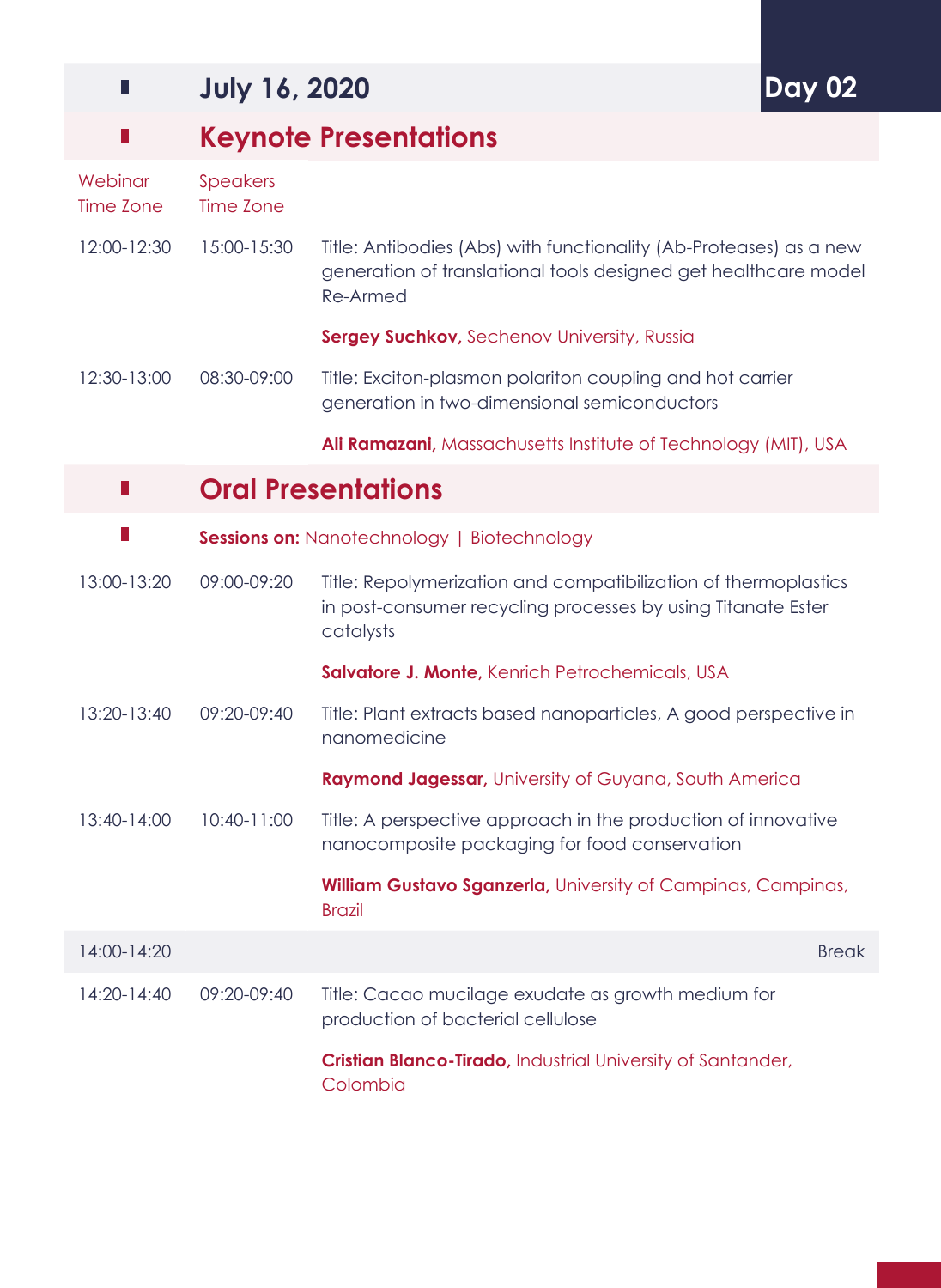| 14:40-15:00 | 17:40-18:00 | Title: Influence of agglomerations and particle dimensions of<br>metal powders on the characteristics of composite polymers/<br>Iron metal powders            |
|-------------|-------------|---------------------------------------------------------------------------------------------------------------------------------------------------------------|
|             |             | Doina Elena Gavrila, University "Politehnica" Bucharest,<br>Romania                                                                                           |
| 15:00-15:20 | 17:00-17:20 | Title: Growth of centimeter scale carbon wires using in - Liquid<br>AC arc Discharge                                                                          |
|             |             | Krzysztof Jankowski, Department of Technology, The Jacob of<br>Paradies University, Poland                                                                    |
| 15:20-15:40 | 23:20-23:40 | Title: Synthesis and Characterization of Modified Nano Iron -<br>Bone Composite as High Efficiency Adsorbent for the Removal<br>of Dyes from Aqueous Solution |
|             |             | Adeleke Abdulrahman Oyekanmi, Universiti Sains Malaysia,<br>Penang, Malaysia                                                                                  |
| 15:40-16:00 | 21:10-21:30 | Title: Sustainable advanced materials from leather industry<br>wastes for energy and environmental applications                                               |
|             |             | <b>Thanikaivelan Palanisamy, Advanced Materials Laboratory,</b><br>CSIR-Central Leather Research Institute, India                                             |
| 16:00-16:20 | 21:30-21:50 | Title: Development of Ethosomal Gel for Tinospora Cardifolia                                                                                                  |
|             |             | Abbaraju Krishna Sailaja, RBVRR Women's College of<br>Pharmacy, India                                                                                         |
| 16:20-16:40 | 18:20-18:40 | Title: Characterization of the Titanium Dioxide Nanoparticles                                                                                                 |
|             |             | Weam Sidahmed Awadalla Sidahmed, University of Khartoum,<br>Sudan                                                                                             |
| 16:40-17:00 | 22:10-22:30 | Title: Space junk and its threat to satellites                                                                                                                |
|             |             | Mubarak Ali, Assistant Professor, TKM College of Engineering,<br>India                                                                                        |
| 17:00-17:20 | 21:30-21:50 | Title: Nanominerals from source to application                                                                                                                |
|             |             | Maryam Kargar Razi, Department Chemistry, Azad University<br>North Branch of Tehran, Iran                                                                     |
| 17:20-17:40 | 21:50-22:10 | Title: Application of nanominerals for Cyanide removal from<br>waste water in Sodium Cyanide production process                                               |
|             |             | Mehdi Adelzadeh, Chairman and CEO of Aras Engineering<br>Group Company, Iran                                                                                  |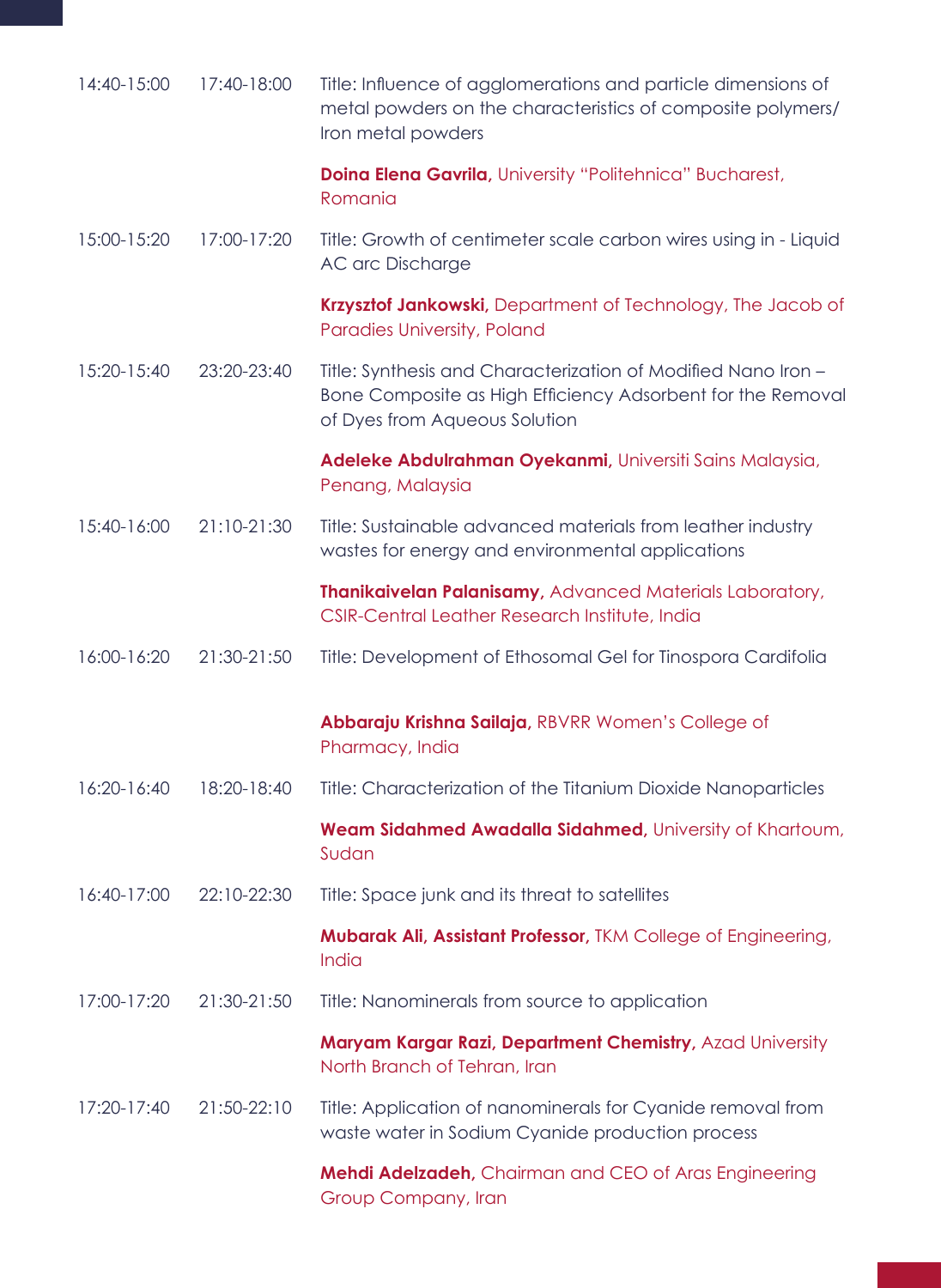| 17:40-18:00  | 22:10-22:30 | Title: A review of the traditional medicinal properties of licorice<br>in Iran and its antiviral properties      |
|--------------|-------------|------------------------------------------------------------------------------------------------------------------|
|              |             | <b>Mansureh Ghavam, University of Kashan, Iran</b>                                                               |
| 18:00-18:20  | 19:00-19:20 | Title: Synthesis, Myorelaxant Activities and DFT study of some<br>5-Chloroisatin Derivatives                     |
|              |             | <b>Zineb Tribak, Sidi Mohamed Ben Abdellah University, Fez</b><br>Morocco                                        |
|              |             | <b>Poster Presentations</b>                                                                                      |
| <b>PP001</b> |             | Title: Effect of pegylated Graphene oxide nanoparticles on<br>differentiation of myeloid suppressor cells (Mdsc) |
|              |             | S A Zamorina, Institute of Ecology and Genetics of<br>Microorganisms, Perm, Russian Federation                   |
| PP002        |             | Title: Polymer metamaterials in photonics as sensor systems                                                      |
|              |             | <b>Andrei Kozlov, Russian Technological University - MIREA,</b><br><b>Moscow, Russian Federation</b>             |
| PP003        |             | Title: Nano application in sports                                                                                |
|              |             | Amir Mohammadamini, University of Mahabad, Iran                                                                  |
|              |             | <b>Closing Ceremony</b>                                                                                          |